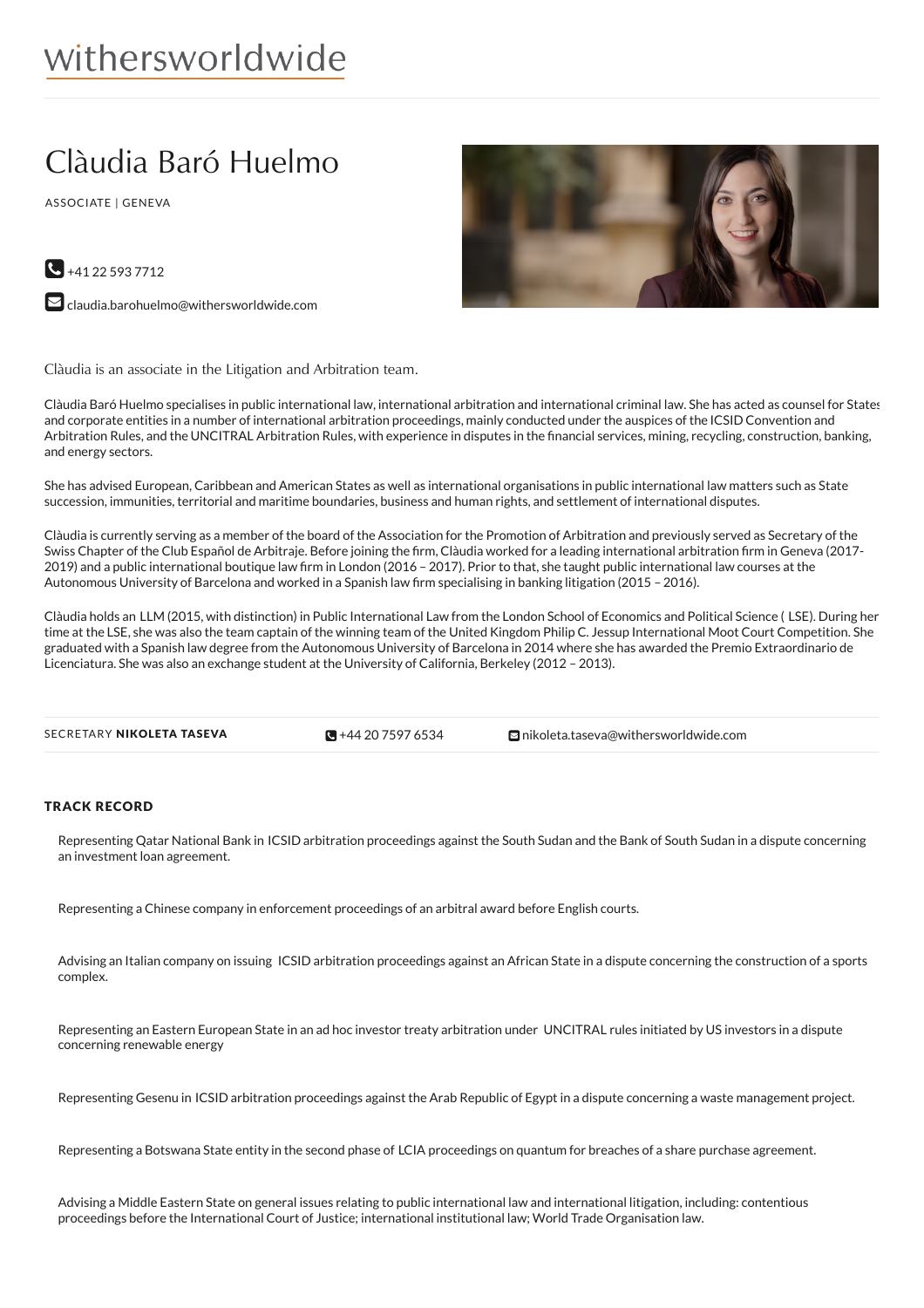Advising a Caribbean government on issues concerning good governance under Article 73 of the United Nations Charter and the obligations of the administering power.

Advising a Caribbean government on associate membership and observer status in international organisations.

Advising an African State on matters relating to Statehood, State succession and remedial secession.

Advising a foundation on matters concerning the interpretation and scope of an arbitral clause which did not preclude access to Dutch courts to seek redress for issues of fraud committed by a Brazilian company.

Advising foreign investors on restructuring options to maximise investment protection.

Collaborating with an international criminal law non-governmental organisation on issues concerning investigation of crimes against humanity by the International Criminal Court.

Collaborating with a human rights non-governmental organisation on submissions to the Human Rights Committee on issues relating to reproductive rights in Ecuador.

Representing a Chinese company in an ad hoc investor treaty arbitration against an African State.

Representing Scholz in ICSID arbitration proceedings against the Kingdom of Morocco.

Advising a Middle Eastern State on general issues relating to public international law and international litigation.

Defended an Eastern European State in investment treaty arbitration proceedings under ICSID Rules in a mining dispute valued at USD 4.4 billion.

Represented a multinational toiletries corporation against a Swiss entity in arbitration proceedings under the SCAI rules over manufacturing defects valued at USD 11 million.

Acted for several Ukrainian companies before the Swiss Federal Supreme Court in annulment proceedings of arbitral awards against the Russian Federation in matters relating to State succession in Crimea.

Advised an international mining company on potential investment treaty arbitration proceedings against an Eastern European State arising from the non-issuance of environmental permits.

Represented a European country in ICSID arbitration proceedings relating to financial services and the validity of intra-EU bilateral investment treaties.

Advised a Central American State on initiating contentious proceedings before the ICJ on a territorial and maritime dispute.

Acted for another Caribbean State in its negotiations with a foreign investor with regards to the terms of a promotion and marketing contract.

Represented one of Spain's biggest banks in a series of judicial proceedings against it relating to mortgage-backed credits and loans as well as the commercialisation of complex financial products.

#### **ADMISSIONS**

- 2014: Spain (Abogada)
- 2021: England and Wales (Solicitor)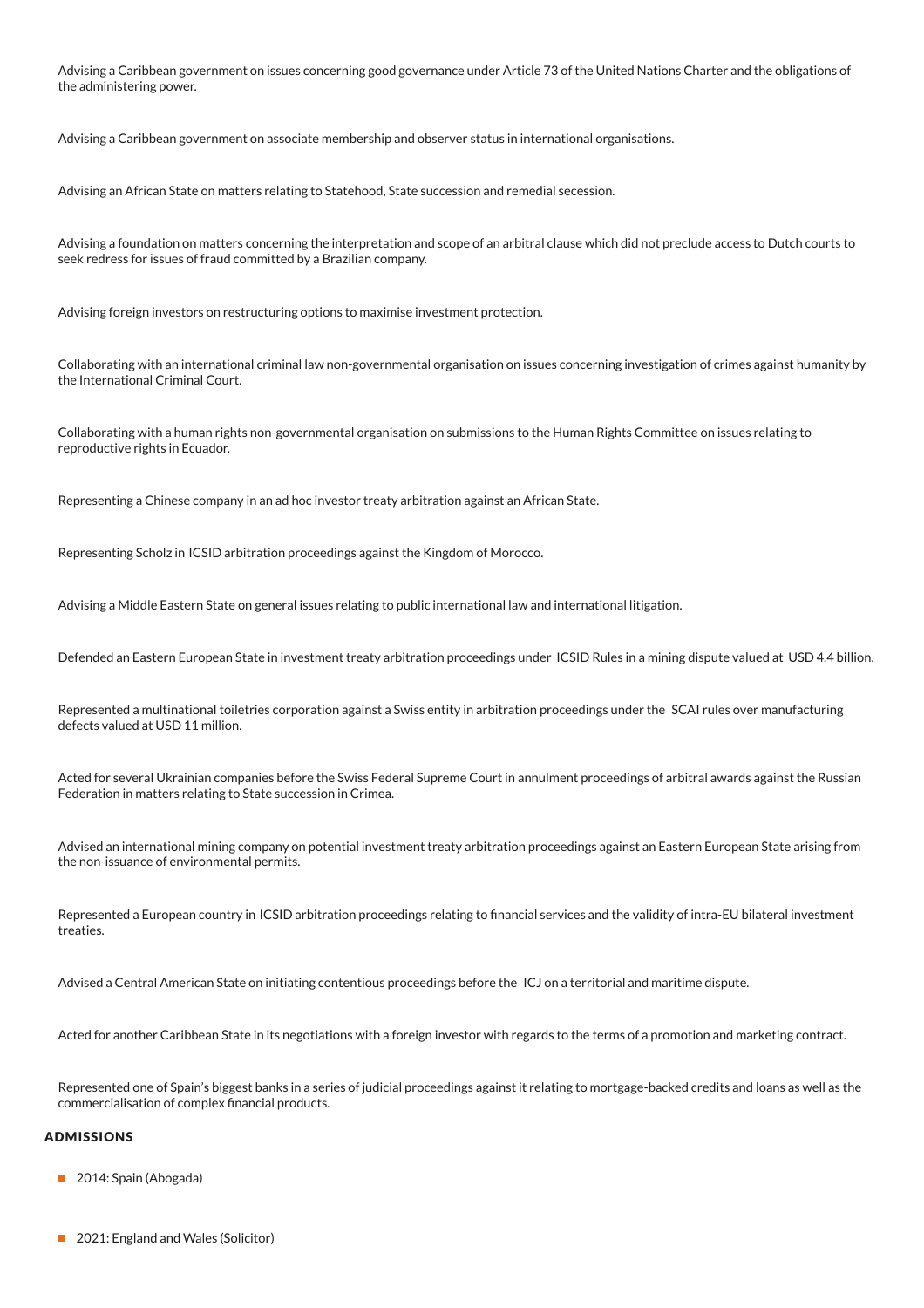### PUBLICATIONS

"La responsabilidad internacional del Estado en arbitraje de inversiones" in Manual de Derecho de las Inversiones Internacionales y Arbitraje (ed. Jorge Luis Collantes) (2022) Biblioteca de Arbitraje del Estudio Mario Castillo Freyre

"Climate change and investment treaty arbitration: a balancing act for States"(with Robert Kovacs) (2021), available at: https://blog.jusmundi.com/climate-change-and-investment-treaty-arbitration-a-balancing-act-for-states/

Interview in Hablando con ellas. Conversaciones con veinticuatro mujeres protagonistas del arbitraje (a propósito del talento femenino) (ed. Jorge Luis Collantes) (2021) Biblioteca de Arbitraje del Estudio Mario Castillo Freyre

"Third-party funding"(with H Haeri and G Gasparotti) in The Guide to M&A Arbitration (3rd edition) (2020) Global Arbitration Review

"The paranoia surrounding the protection of due process rights: an easy-to-abuse exception for annulling arbitral awards or refusing to enforce them? A Spanish perspective" in Arbitraje internacional en una economía globalizada. ReTexiones en homenaje a D. Ramon Mullerat (coord. Alfonso Hernández-Moreno and Christian Herrera Petrus) (2020) Economist & Jurist – Difusión Jurídica

"Public international law: an introduction to London"(with H Haeri and R Kovacs) (2020) Chambers and Partners UK, available at: https://chambers.com/content/item/3780

Entries on "sucesión de Estados","arbitraje de inversiones" and "orden público internacional"in the Diccionario Digital de Derecho Internacional Privado (ed. Jorge Luis Collantes) (2020) Biblioteca de Arbitraje del Estudio Mario Castillo Freyre

"There and back again:¿de vuelta a la litigación para disputas transfronterizas?"(2018)I n: Spain Arbitration Review, Vol. 32, pp. 9-21

"Is Kazakhstan a State Successor to the USSR? A Perspective from Investment Treaty Arbitration"(2018) in: Swiss Arbitration Association ( ASA) Bulletin, Vol. 36, No. 2, pp. 295-313

#### MEMBERSHIPS

■ Club Español de Arbitraie - Swiss Arbitration Association (ASA and ASA Below 40) - Arbitral Women - Young International Council for Commercial Arbitration (Young ICCA) - Young International Arbitration Group (YIAG) – Barcelona Bar Association

#### **TALKS**

Arbitraje de inversiones y cambio climático: en busca de un equilibrio entre obligaciones - Fundación para la Investigación sobre el Derecho y la Empresa (FIDE) - 12.2021

Arbitration and Brexit –Association for the Promotion of Arbitration - 05.2021

El día a día en la práctica del arbitraje de inversiones – Universidad CEU Cardenal Herrera - 05.2021

What are the limits international law imposes upon States? – University of Salamanca - 04.2021

Careers in international law – University of Salamanca - 04.2021

International law in a changing world: can we keep up? – University of Salamanca - 04.2021

Women in international law – Tennessee World Affairs Council - 03.2021

Tips and tricks: how to succeed in oral advocacy – Delos Remote Oral Advocacy Program - 03.2021

Arbitraje internacional en una economía globalizada –Association for the Promotion of Arbitration - 02.2021